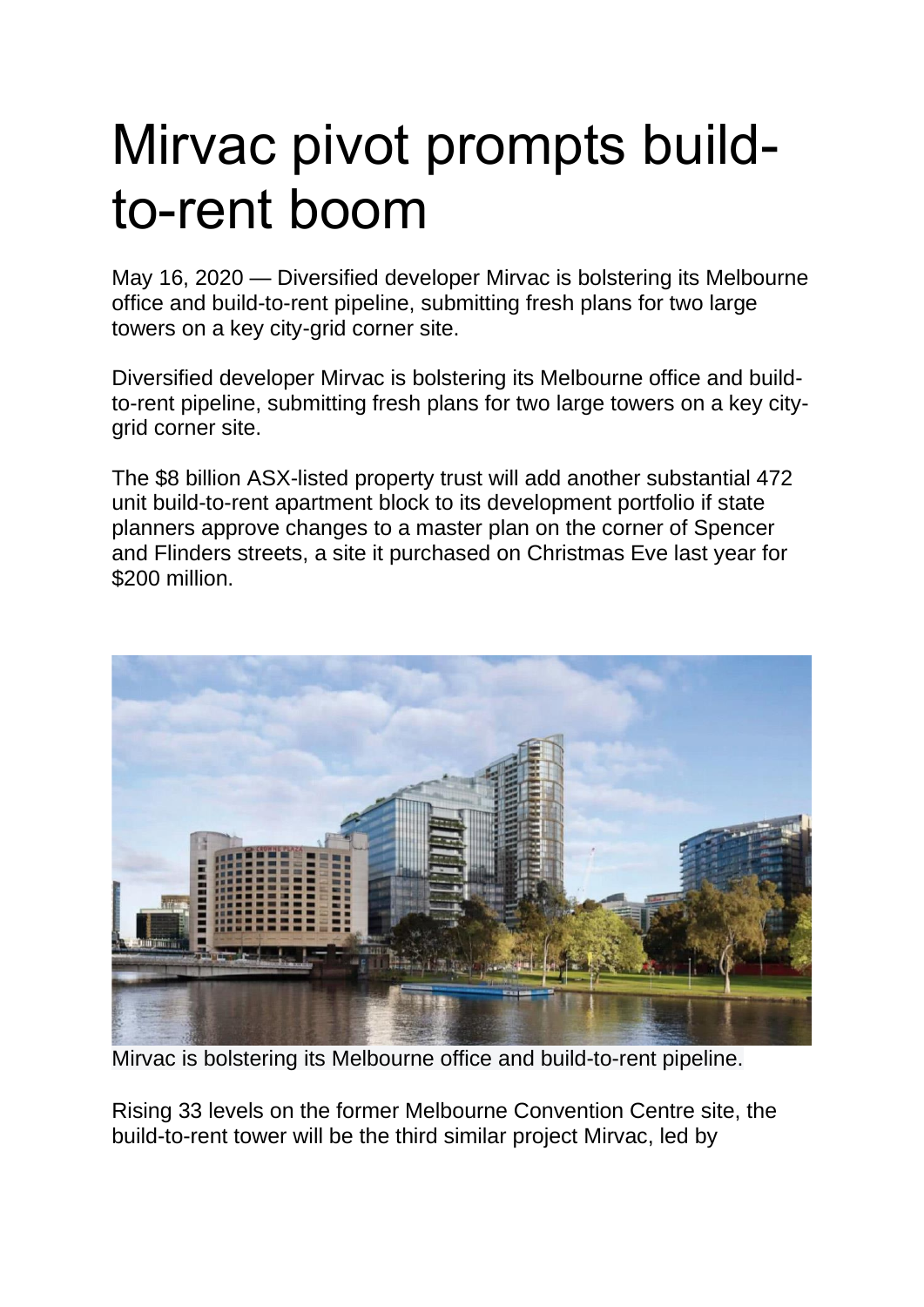managing director Susan Lloyd-Hurwitz, is actively pushing ahead in Melbourne.

Mirvac's pivot to build-to-rent - a housing model in which the building is held under one owner and leased long-term to tenants - was pioneered by its LIV Indigo project at Sydney Olympic Park, Australia's first large scale build-to-rent development, which has 315 rental dwellings due to be completed in mid-2020.

Its new Melbourne project will be accompanied by a smaller 20-storey tower with 45,500 square metres of office space.

Both buildings will have about 1800 sq m of retail outlets in a new arcade link and public plaza along Siddeley Street, according to architects Fender Katsalidis, who designed the complex.

At the moment the site is landscaped as a temporary park.

The developer's pre-Christmas purchase of 7-23 Spencer Street from a [Chinese-backed](https://www.afr.com/property/chinas-century-arrives-in-luxury-skycrapers-on-the-yarra-20180321-h0xr10) joint venture between China Century Group and [Exhibition](https://www.afr.com/property/chinas-century-arrives-in-luxury-skycrapers-on-the-yarra-20180321-h0xr10) and Travel Group gave it control of a key civic intersection tucked behind the 402-room Crowne Plaza hotel next to the Yarra River. The site's former owners had planning approval for three residential towers, one of which was to be used as a hotel. Mirvac has consolidated two of the towers and ditched the hotel component.

"This proposal retains the integrity of the past approval but reconsiders the land use mix to suit today's market demand," the group's submission states.

The project's large office component will join a growing list of new projects launching in Melbourne as developers eye the post-COVID landscape for new tenant and office opportunities.

Across the river in Southbank, Malaysian-listed developer OSK Property is in talks with anchor tenants to fill its new \$400 million office tower, part of a \$2.8 billion residential and retail complex under way in Kavanagh **Street** 

Designed by Cox Architecture, the premium A-grade 29-floor tower will feature 37,814 sq m of gross leasable space with floor plates between 500 and 1907 sq m.